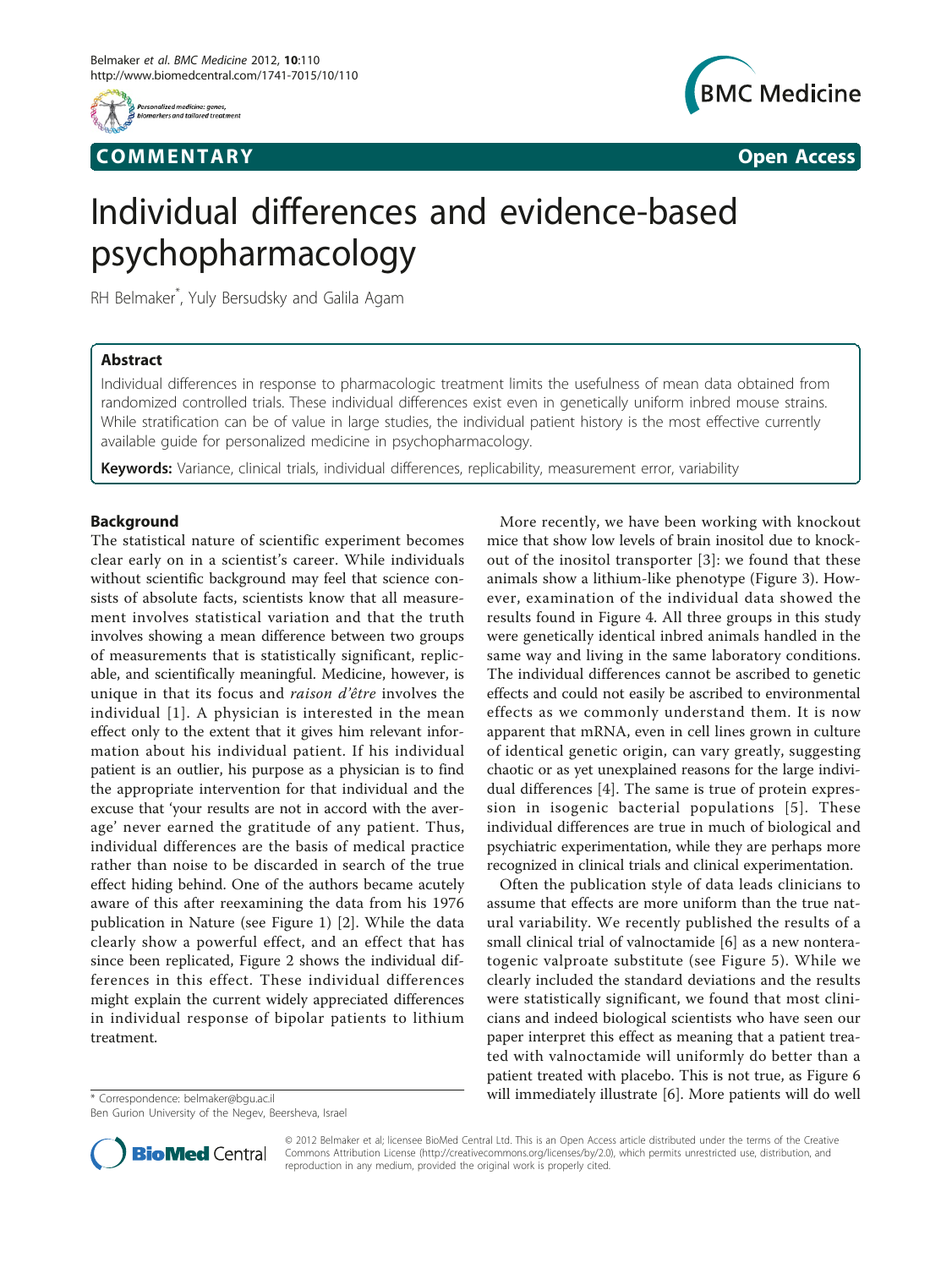

<span id="page-1-0"></span>

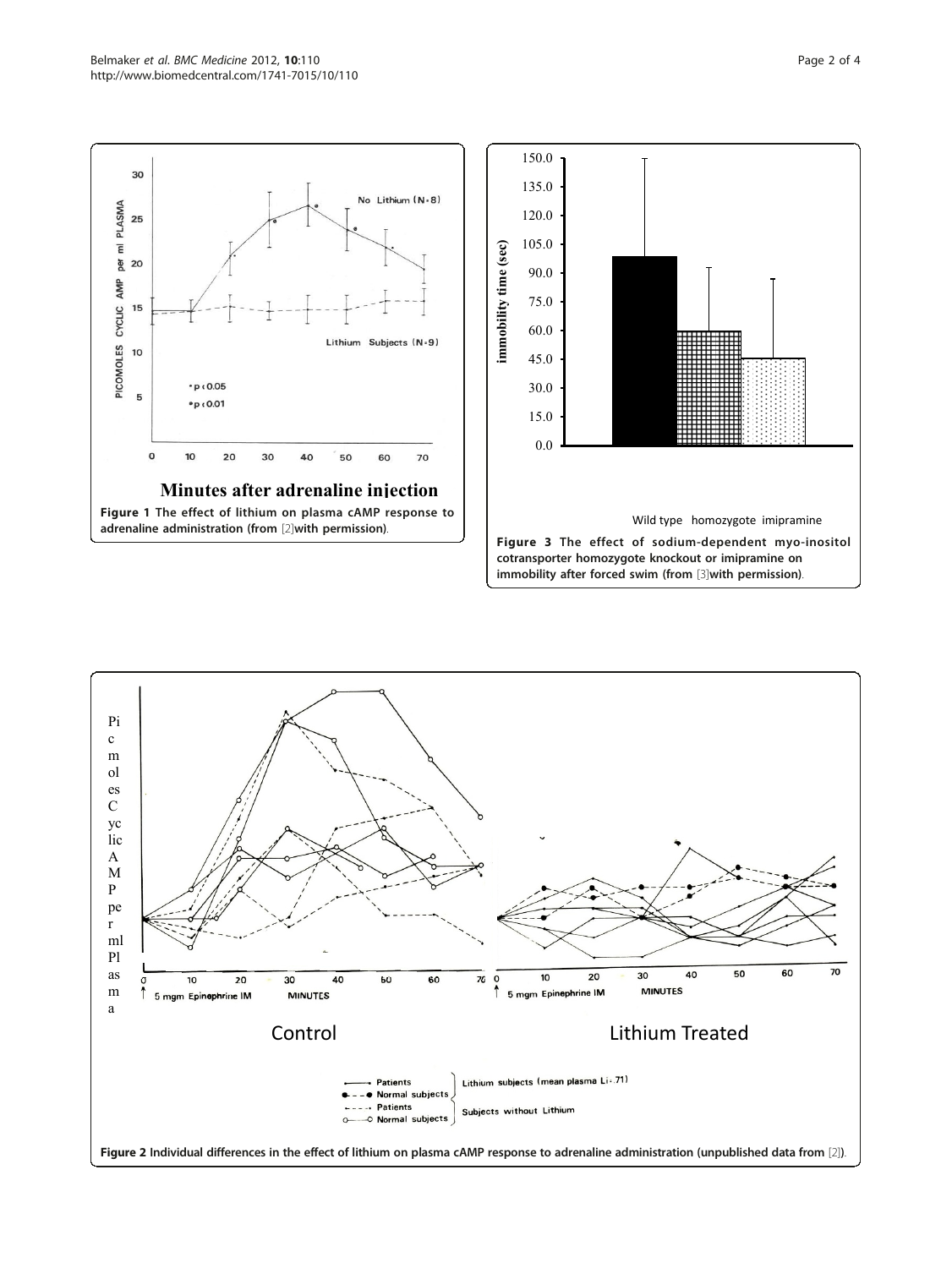<span id="page-2-0"></span> $160$  $\overline{a}$ Time (sec) m  $\overline{\mathbf{3}}$ 8 61  $\overline{a}$  $\overline{2}$  $\overline{1}$  $\overline{\mathcal{U}}$ Wild type Homozygote **Iminrs** Figure 4 Individual differences in the effect of sodiumdependent myo-inositol cotransporter homozygote knockout or imipramine on immobility after forced swim (unpublished data from [\[3\]](#page-3-0)).

with valnoctamide than placebo but many patients on placebo will do well and many patients on valnoctamide will do poorly. The importance of making this point could be illustrated by looking at figure two in Vieta et al. [[7\]](#page-3-0). This paper showed that treatment of bipolar depression with quetiapine, a second generation antipsychotic, led to greater mean change from baseline in depression scores than treatment with placebo. We have found that this is almost universally interpreted by clinicians into an expectation that quetiapine is an effective and powerful treatment of depression across the board for patients who meet the diagnostic criterion for bipolar depression. No standard deviations were shown to even hint at the inter-patient variability. The result is that many guidelines for the treatment of bipolar disorder list effective treatments, those treatments shown to be better





than placebo, with little to guide the clinician as to make choices between those effective treatments.

## Conclusion

The truth of course is more likely that most psychiatric disorders, like most medical disorders, are highly heterogeneous [\[8](#page-3-0)] and that the best tool we have for dissecting that heterogeneity today is to take a careful history [[9\]](#page-3-0). In the absence of a history, careful follow-up is necessary and often the best treatment for a particular patient will appear only over time. The illusion that what is needed is more head-to-head large trials without differentiating the diagnosis of bipolar depression into subtypes could lead to great expense but also to inappropriate treatment for individual patients. Medicine must return to understanding that individual differences are the essence of medicine as opposed to those sciences that are interested essentially in uncovering the grain of wheat from among all the chaff. We in medicine are interested in each bit of chaff or wheat, whoever and wherever he or she may be. Perhaps Bayes' Theorem might allow us to design more appropriate medical experiments based on this concept of individual differences. Recent papers on 'patient-centered evidence' [\[10](#page-3-0)] have emphasized this point as well as the need to report heterogeneity in clinical trials [[11](#page-3-0)].

#### Authors' contributions

All authors have contributed equally to this paper. All authors read and approved the final manuscript.

#### Authors' information

RHB is a clinical psychopharmacologist and director of a bipolar disorder treatment unit.

YB is a clinical psychiatrist, mood disorder psychopharmacologist and biostatistician.